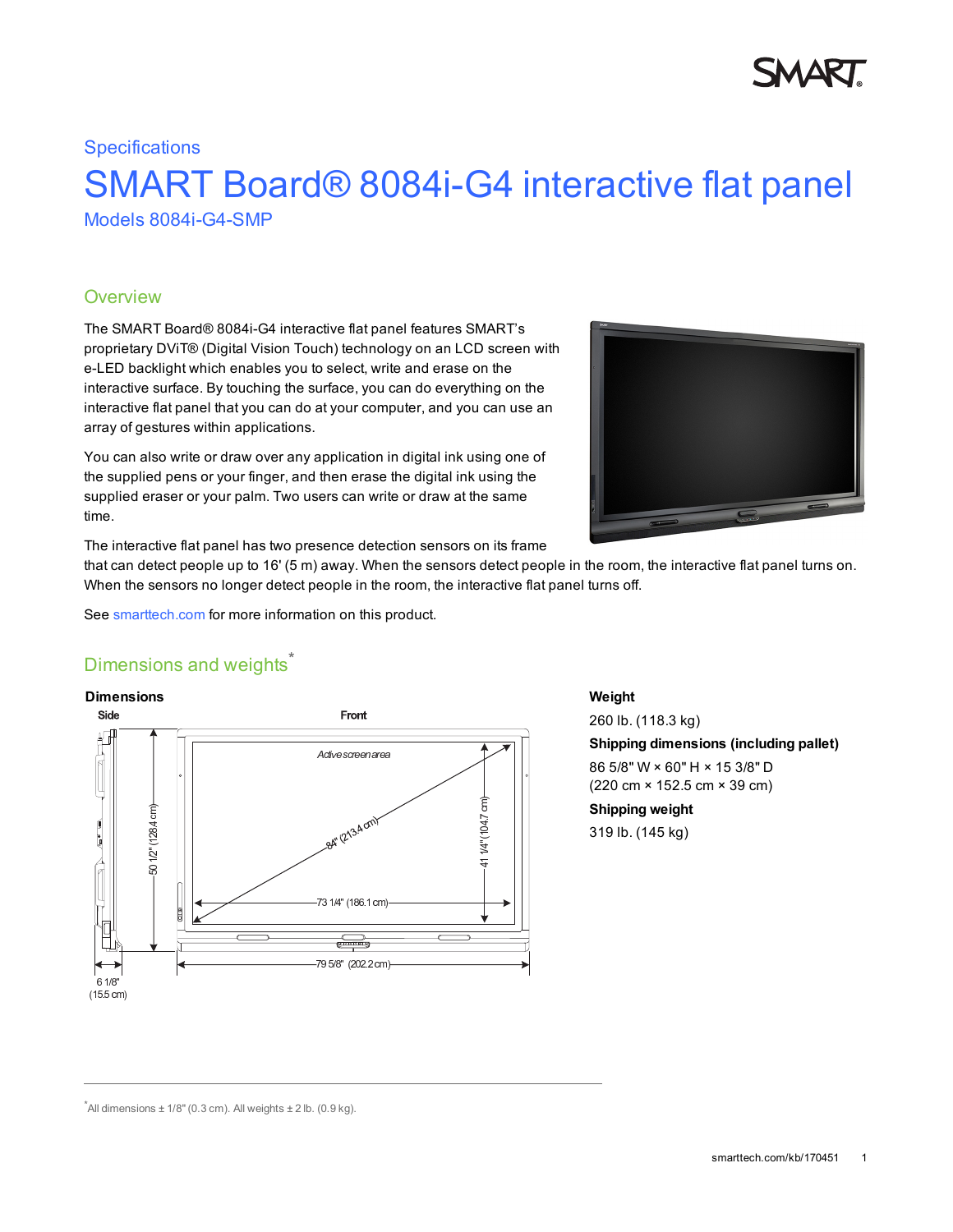#### **S P E C I F I C A T I O N S**

SMART Board 8084i-G4 interactive flat panel – Models 8084i-G4-SMP

# **Hardware**

# **Display**

| Aspect ratio                               | $16 \times 9$                                                                                                                                                                                                          |                                                                                                                                                                                                                                        |
|--------------------------------------------|------------------------------------------------------------------------------------------------------------------------------------------------------------------------------------------------------------------------|----------------------------------------------------------------------------------------------------------------------------------------------------------------------------------------------------------------------------------------|
| Optimal resolution                         | 3840 × 2160 at 30 Hz                                                                                                                                                                                                   |                                                                                                                                                                                                                                        |
| Horizontal frequency                       | 244-280 kHz (analog and digital)                                                                                                                                                                                       |                                                                                                                                                                                                                                        |
| Vertical frequency                         | 24-120 Hz                                                                                                                                                                                                              |                                                                                                                                                                                                                                        |
| Contrast ratio (typical)                   | 1600:1                                                                                                                                                                                                                 |                                                                                                                                                                                                                                        |
| Brightness (typical)                       | 250-300 cd/m <sup>2</sup>                                                                                                                                                                                              |                                                                                                                                                                                                                                        |
| Pixel pitch                                | $0.48$ mm                                                                                                                                                                                                              |                                                                                                                                                                                                                                        |
| Audio                                      | Two 10 W integrated front firing speakers                                                                                                                                                                              |                                                                                                                                                                                                                                        |
| Noise level                                | 35 dBA                                                                                                                                                                                                                 |                                                                                                                                                                                                                                        |
| Included cables and<br>hardware            | 8' (2.4 m) country-specific power cable<br>4' 3" (1.3 m) USB cable<br>16' 5" (5 m) USB extender<br>20' 8" (6.3 m) HDMI cable<br>Infrared remote control (batteries included)<br>Pens and eraser<br>Spare nibs for pens | I/O extension module for external PCs<br>(SBID-G4-XTM)<br>CAT 5 USB extender<br>SMART GoWire™ auto-launch cable with<br>SMART Meeting Pro <sup>™</sup> PE (Personal Edition)<br>software (see smarttech.com/kb/151506)<br>M8 eye bolts |
| <b>Mounting holes</b><br><b>Connectors</b> | For a standard VESA® 600 mm × 400 mm mounting plate<br>18 7/8" (47.9 cm) from the bottom of the interactive flat panel                                                                                                 |                                                                                                                                                                                                                                        |
|                                            |                                                                                                                                                                                                                        |                                                                                                                                                                                                                                        |
| <b>Top panel</b>                           | 19V DC Molex® Micro-Fit 2-pin connector<br>Stereo 3.5 mm out<br>USB 3.0 Type-A                                                                                                                                         |                                                                                                                                                                                                                                        |
| Left panel                                 | 19V DC Molex Micro-Fit 2-pin connector<br>Stereo 3.5 mm out<br>USB 2.0 Type-A                                                                                                                                          |                                                                                                                                                                                                                                        |
| <b>Right panel</b>                         | 19V DC Molex Micro-Fit 2-pin connector<br>Stereo 3.5 mm out                                                                                                                                                            |                                                                                                                                                                                                                                        |
| <b>Back</b>                                | AC power inlet<br>USB 2.0 Type-A<br>USB 2.0 Type-B (×2)<br>RS-232 in<br>RS-232 out/pass-through<br>DisplayPort in<br>HDMI in $(*2)$<br>DVI-D in<br>DVI-D out                                                           | VGA in<br>Component video in (Y, Pb, Pr)<br>Composite video in<br>Stereo 3.5 mm in<br>Stereo 3.5 mm out<br>Dual RCA audio in (×2)<br>Speaker wire connector, $8 \Omega$ of resistance                                                  |
| I/O extension module                       | HDMI in<br>USB 2.0 Type-B                                                                                                                                                                                              |                                                                                                                                                                                                                                        |